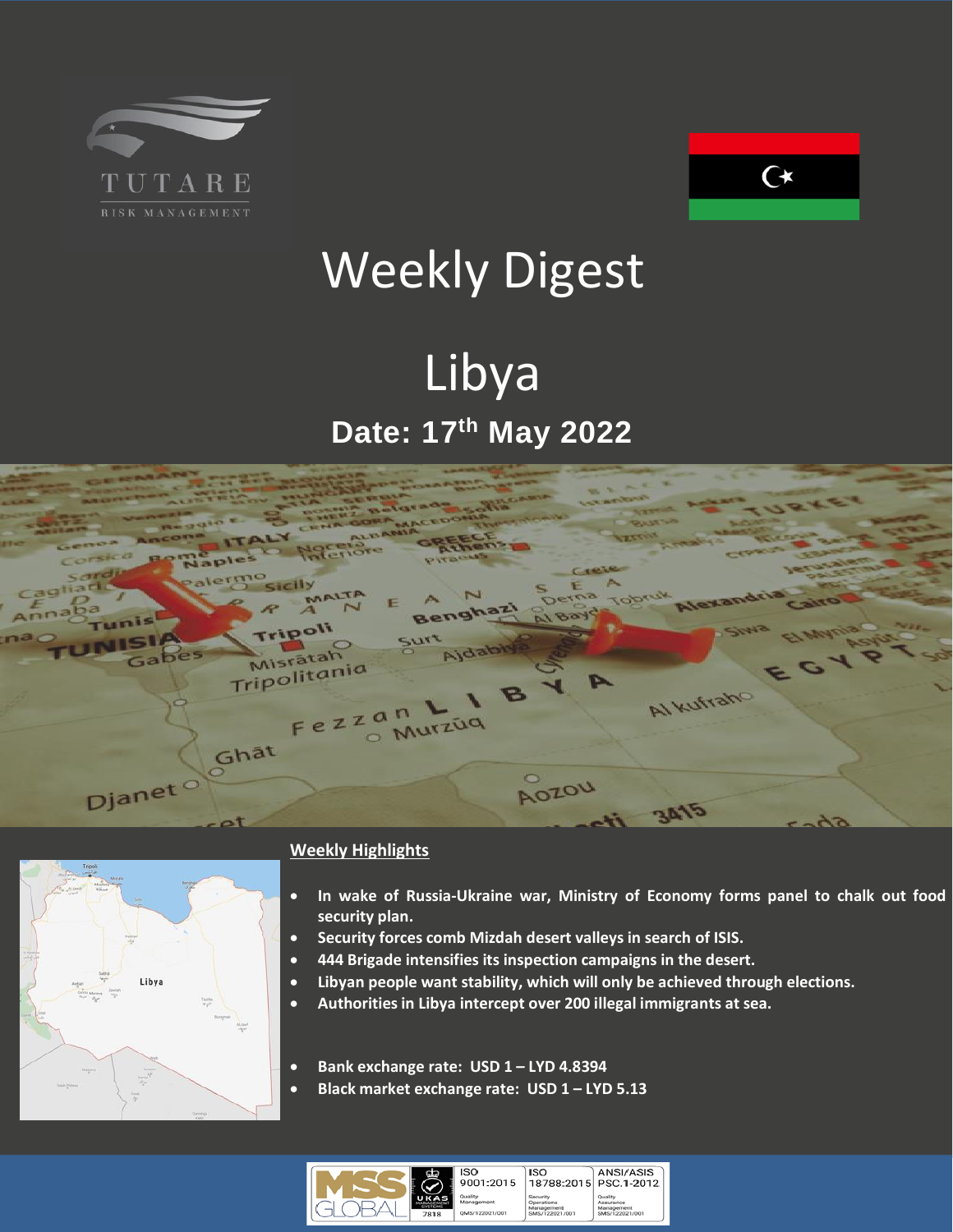

## **TABLE OF CONTENTS**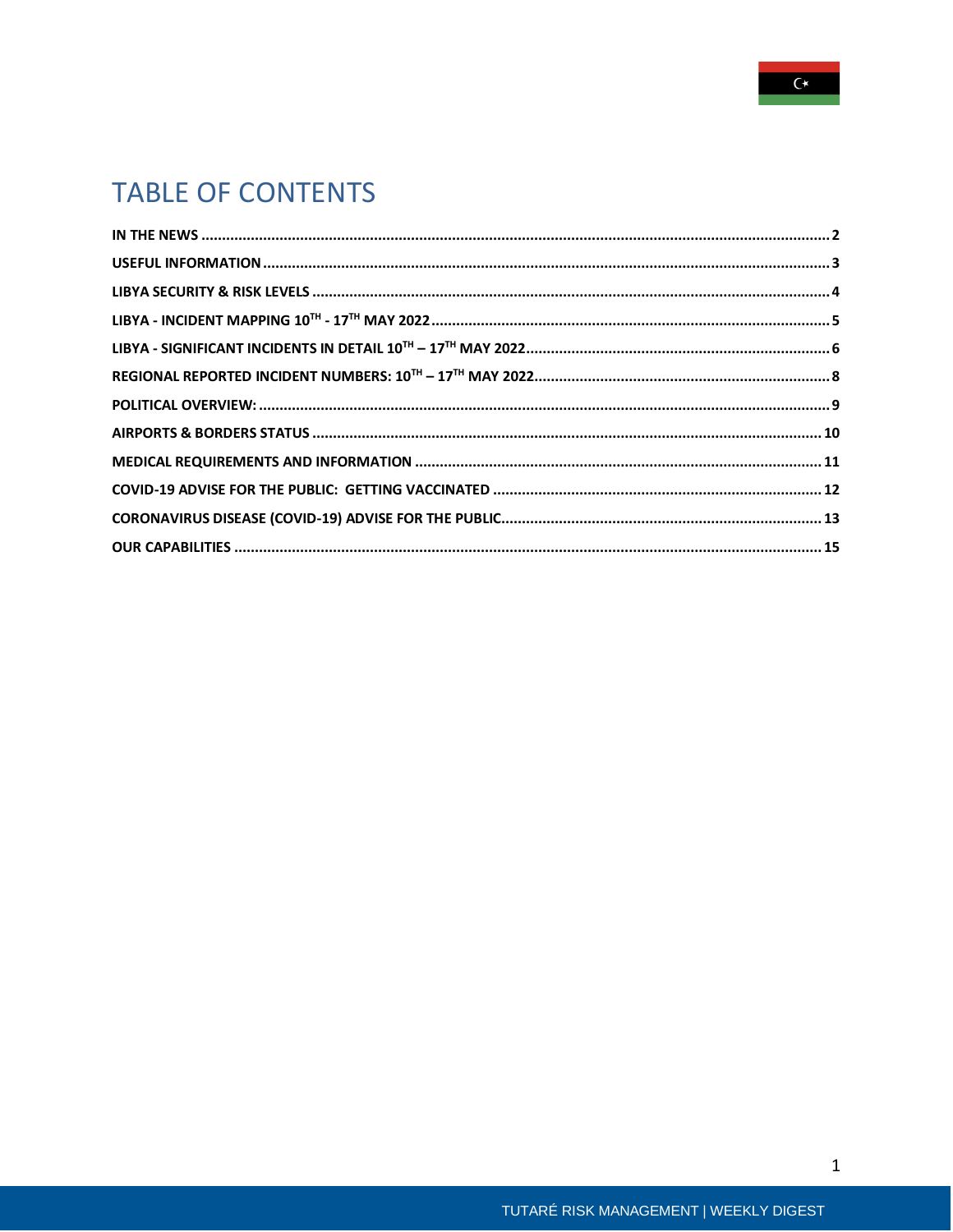

#### <span id="page-2-0"></span>IN THE NEWS

#### **In wake of Russia-Ukraine war, Ministry of Economy forms panel to chalk out food security plan**

Minister of Economy and Trade Muhammad Al-Hawij has assigned a group of specialists to prepare a food security strategy to help the country confront the food crisis gripping the world in the wake of the Russian-Ukrainian war. The team comprises the heads of the Economic and Social Development Council, the Public Investment Promotion Authority, and the private sector development, investment, and internal trade offices in the ministry. Minister Al-Hawij disclosed the step during a meeting with economic and trade affairs officials on Wednesday. "The minister gave his orders to form a panel. to prepare a short and longterm food security strategy to complete the suspended industrial projects through investment with local and foreign private sectors and to activate the agricultural departments in the southern region," the ministry stated on Facebook. [The Libya Observer](https://www.libyaobserver.ly/news/wake-russia-ukraine-war-ministry-economy-forms-panel-chalk-out-food-security-plan)

#### **Security forces comb Mizdah desert valleys in search of ISIS.**

A security patrol was dispatched to the desert to comb the south of Mizdah district after receiving a tip regarding suspicious movements of ISIS members in the area, the Stabilization Support force confirmed on Tuesday. In a post on Facebook, the force said it received a communication reporting vehicle flying the black and white flag used by ISIS roaming the valleys south of Mizdah. According to the force, the alleged ISIS group stopped a motorist south of Mizdah, some 100 km from the memorial in Wadi Merset, and seized from him fuel and canned food before heading towards the valleys of Nesma. It confirmed that the patrol combed the valleys south of Mizdah up to the Sarir al-Maqtatiya but found no track of ISIS, presuming they fled either to the south or east. [The Libya Observer](https://www.libyaobserver.ly/inbrief/security-forces-comb-mizdah-desert-valleys-search-isis)

#### **444 Brigade intensifies its inspection campaigns in the desert**

The 444 Brigade has intensified its inspection campaigns in the desert areas, after receiving several reports of suspected movements belonging to ISIS. The Brigade indicated that its forces carried out an intensive campaign to comb valleys, plains, and plateaus, targeting hundreds of kilometers south of the city of Bani Walid, Nasma, Mizdah, Qurayyat and Shwerf. [The Libyan Observer](https://www.libyaobserver.ly/inbrief/444-brigade-intensifies-its-inspection-campaigns-desert)

#### **Libyan people want stability, which will only be achieved through elections.**

Time is running out, and the Libyan people are eager for stability that can only be realized with the holding of national elections based on a sound and consensual constitutional framework, the UN Special Adviser, Stephanie Williams said at the opening of a new round of UN-facilitated talks between members of the joint committee consisting of the House of Representatives and the High Council of the State in Cairo. In a statement published on its website Sunday, the UN Support Mission in Libya quoted Williams as saying that the Libyan people are tired of war and endless competition over executive authority and economic resources and want to choose their representatives so that their long-awaited dream of stability and prosperity can finally be achieved. [The Libyan Observer](https://www.libyaobserver.ly/news/williams-libyan-people-want-stability-which-will-only-be-achieved-through-elections)

#### **Authorities in Libya intercept over 200 illegal immigrants at sea.**

Libya's Coast Guard intercepted a vessel carrying around 200 illegal migrants trying to cross to Europe on Sunday, the navy has confirmed. "The vessel 'Zuwara' sailed to the spot north of Khums with the necessary equipment for the rescue operation," the media office of the navy said. The migrants, mainly Bangladeshi, were disembarked at the Khums Naval Base and handed over to the competent authorities. The Chief of Staff of the Naval Forces said the move comes within the framework of combating illegal activities at sea, vowing that the Anti-Migration Authority will do its humanitarian duty to shelter and complete procedures for their safe deportation to their countries.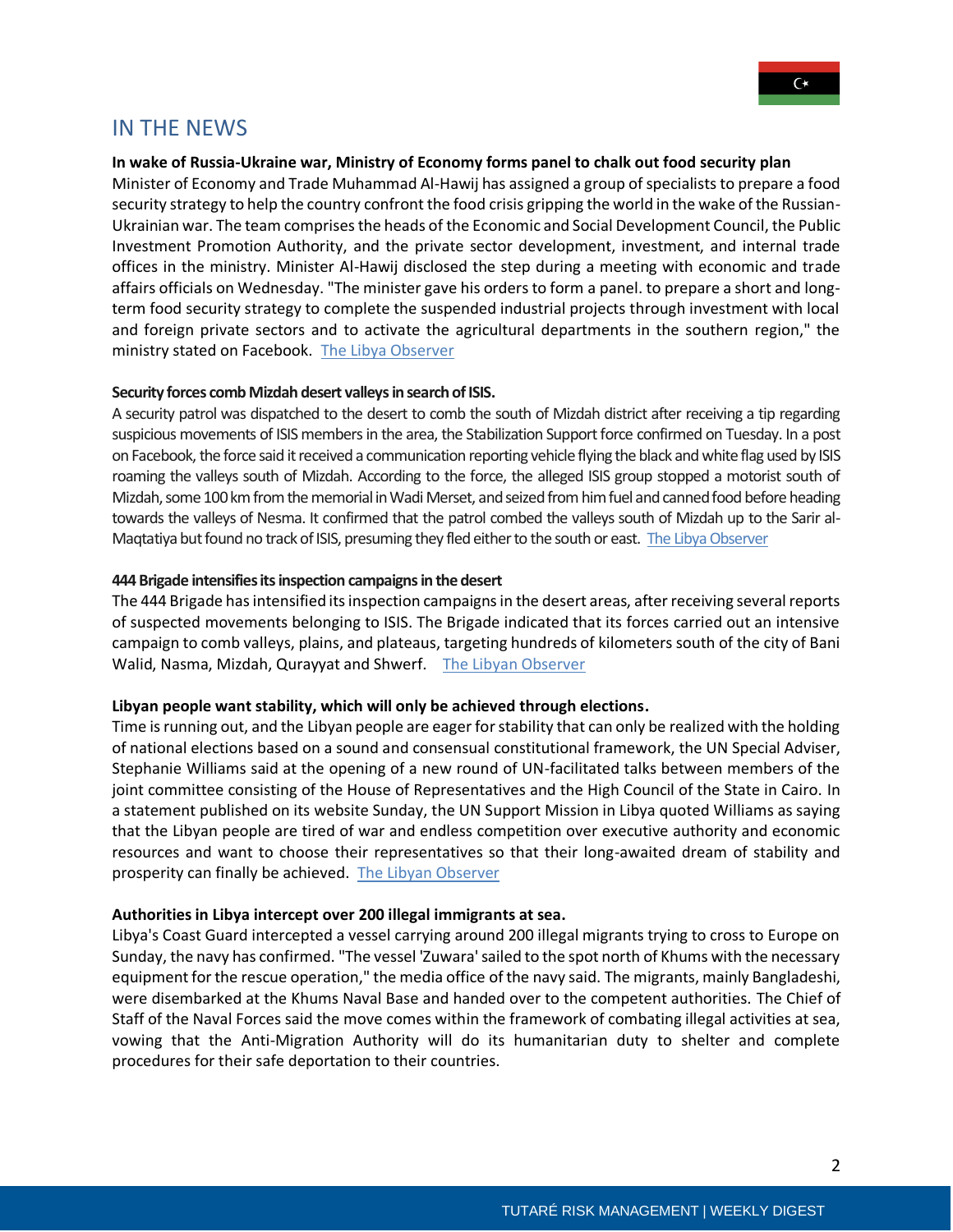### <span id="page-3-0"></span>USEFUL INFORMATION

#### **List of holidays in Libya 2022**

| <b>Date</b> | <b>Day</b> | <b>Name</b>                   | <b>Type</b>           |
|-------------|------------|-------------------------------|-----------------------|
| 17 Feb      | Thursday   | <b>Libyan Revolution Day</b>  | <b>Public Holiday</b> |
| 1 May       | Sunday     | <b>May Day</b>                | <b>Public Holiday</b> |
| 2 May       | Monday     | Eid al-Fitr                   | <b>Public Holiday</b> |
| 3 May       | Tuesday    | <b>Eid al-Fitr Holiday</b>    | <b>Public Holiday</b> |
| 4 May       | Wednesday  | <b>Eid al-Fitr Holiday</b>    | <b>Public Holiday</b> |
| 8 Jul       | Friday     | Day of Arafah                 | <b>Public Holiday</b> |
| 9 Jul       | Saturday   | Eid al-Adha                   | <b>Public Holiday</b> |
| 10 Jul      | Sunday     | Eid al-Adha                   | <b>Public Holiday</b> |
| 11 Jul      | Monday     | Eid al-Adha                   | <b>Public Holiday</b> |
| 30 Jul      | Saturday   | <b>Muharram</b>               | <b>Public Holiday</b> |
| 16 Sep      | Friday     | Martyrs' Day                  | <b>Public Holiday</b> |
| 8 Oct       | Saturday   | <b>The Prophet's Birthday</b> | <b>Public Holiday</b> |
| 23 Oct      | Sunday     | <b>Liberation Day</b>         | <b>Public Holiday</b> |
| 24 Dec      | Saturday   | <b>Independence Day</b>       | <b>Public Holiday</b> |

#### **Exchange rates – Libyan Dinar.**

According to our most recent information (16<sup>th</sup> May 2022) the Libyan Dinar has the following exchange rates. The exchange rate from your own bank or Credit Card Company will differ somewhat from the exchange rates as mentioned above. Your bank or Credit Card Company might also apply additional international charges.

| <b>BANK EXCHANGE RATE</b>       |               |            |  |  |  |
|---------------------------------|---------------|------------|--|--|--|
| <b>Currency</b>                 | <b>Buying</b> | Selling    |  |  |  |
| $\equiv$ $\infty$               | LYD 4.8153    | LYD 4.8394 |  |  |  |
| $\geq$ $\leq$ $\sim$            | LYD 5.8953    | LYD 5.9249 |  |  |  |
| $\overline{\mathbf{C}}$<br>300  | LYD 5.0103    | LYD 5.0354 |  |  |  |
| Last Updated: 16 May 2022 13:18 |               |            |  |  |  |

| <b>BLACK MARKET EXCHANGE RATE</b> |         |          |  |  |
|-----------------------------------|---------|----------|--|--|
| Currency                          | Buying  | Selling  |  |  |
| <u>starting from</u>              | $IYP -$ | LYD 5.13 |  |  |
| <b>SK C</b>                       | $IVD -$ | LYD 6.22 |  |  |
| -92<br>$\sim$                     | $LVD -$ | LYD 5.32 |  |  |
| Last Updated: 16 May 2022 13:17   |         |          |  |  |

3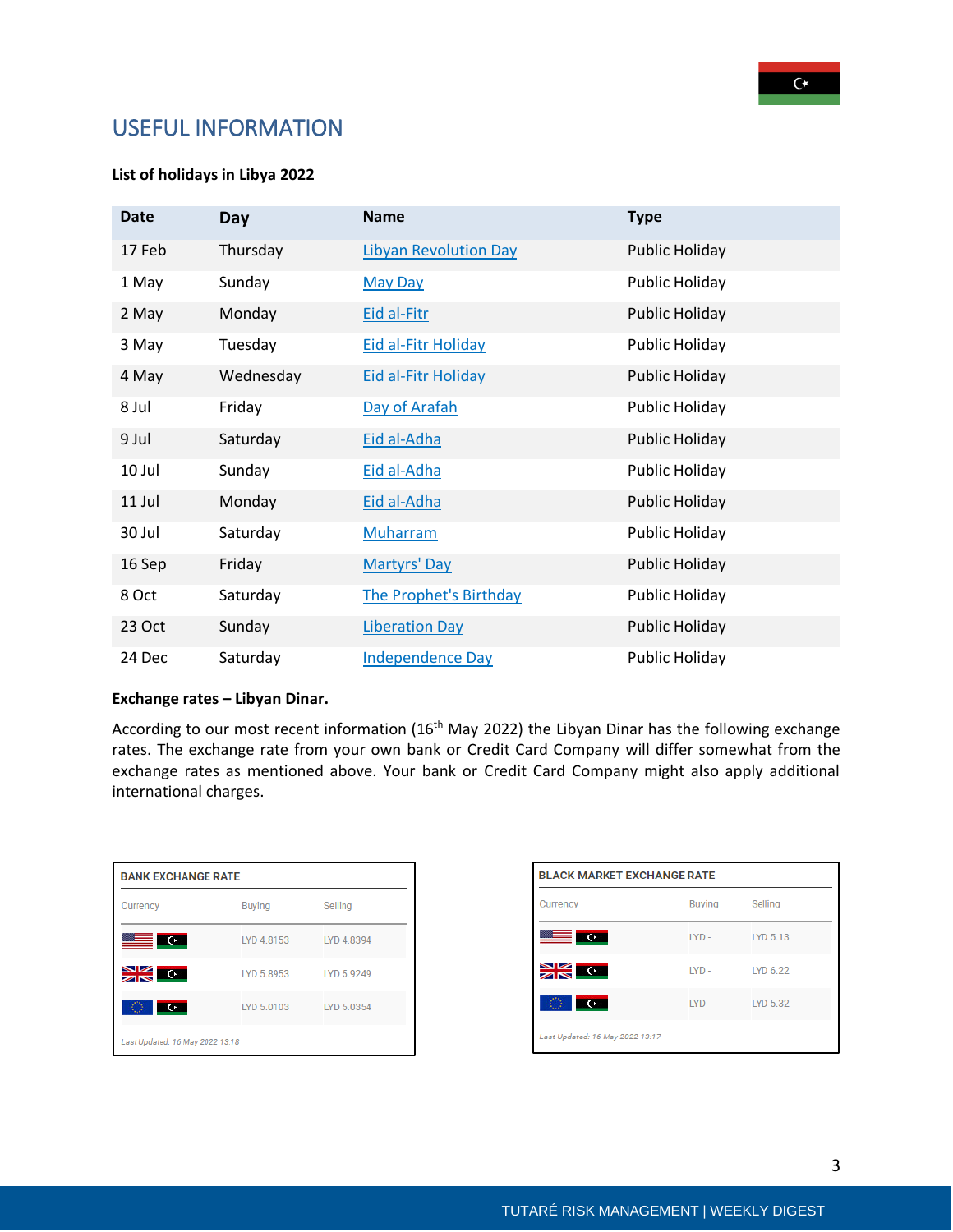### <span id="page-4-0"></span>LIBYA SECURITY & RISK LEVELS



Do not travel to Libya due to **COVID-19, crime, terrorism, civil unrest, kidnapping**, and **armed conflict**.

Due to recent armed confrontations that have the potential to recur, it strongly encourages international citizens to maintain a high level of vigilance and practice good situational awareness. Crime levels in Libya remain high, including the threat of kidnapping for ransom. International citizens have been targets of these crimes. The Centres for Disease Control and Prevention (CDC) has issued a Level 4 (Very High) Travel Health Notice for Libya due to COVID-19.    Your risk of contracting COVID-19 and developing severe symptoms may be lower if you are fully vaccinated with an FDA authorized vaccine.

Terrorists may attack with little or no warning, targeting tourist locations, hotels, transportation hubs, markets/shopping malls, and government facilities.

Outbreaks of violence between competing armed groups can occur with little warning and have the potential to impact citizens. The capital, Tripoli, and other cities, such as Surman, Al-Jufra, Misrata, Ajdabiya, Benghazi, Sabha, and Dernah, have witnessed fighting among armed groups, as well as terrorist attacks. Hotels and airports frequented by Westerners have been the targets of these attacks. Even demonstrations intended to be peaceful can turn confrontational and escalate into violence.

If you decide to travel to Libya:

- Carry proof of citizenship and valid immigration status at all times.
- Avoid demonstrations and crowds.
- Make contingency plans to leave.
- Consider consulting with a professional security organization.
- Develop a communication plan with family and/or your employer or host organization.

| <b>Threat</b>    | Tripolitania - Risk Level | Fezzan – Risk Level | <b>Cyrenaica - Risk Level</b> |
|------------------|---------------------------|---------------------|-------------------------------|
| <b>Terrorism</b> | <b>High</b>               | <b>High</b>         | Moderate                      |
| Militancy        | High                      | High-Extreme        | <b>Moderate</b>               |
| Crime            | <b>High</b>               | High                | Moderate                      |
| Political        | <b>High</b>               | High                | <b>High</b>                   |
| K&R              | High                      | High                | <b>Moderate</b>               |
|                  |                           |                     |                               |

| <b>Threat Scale</b> | Minimal | -ow | Moderate | High | Extreme |
|---------------------|---------|-----|----------|------|---------|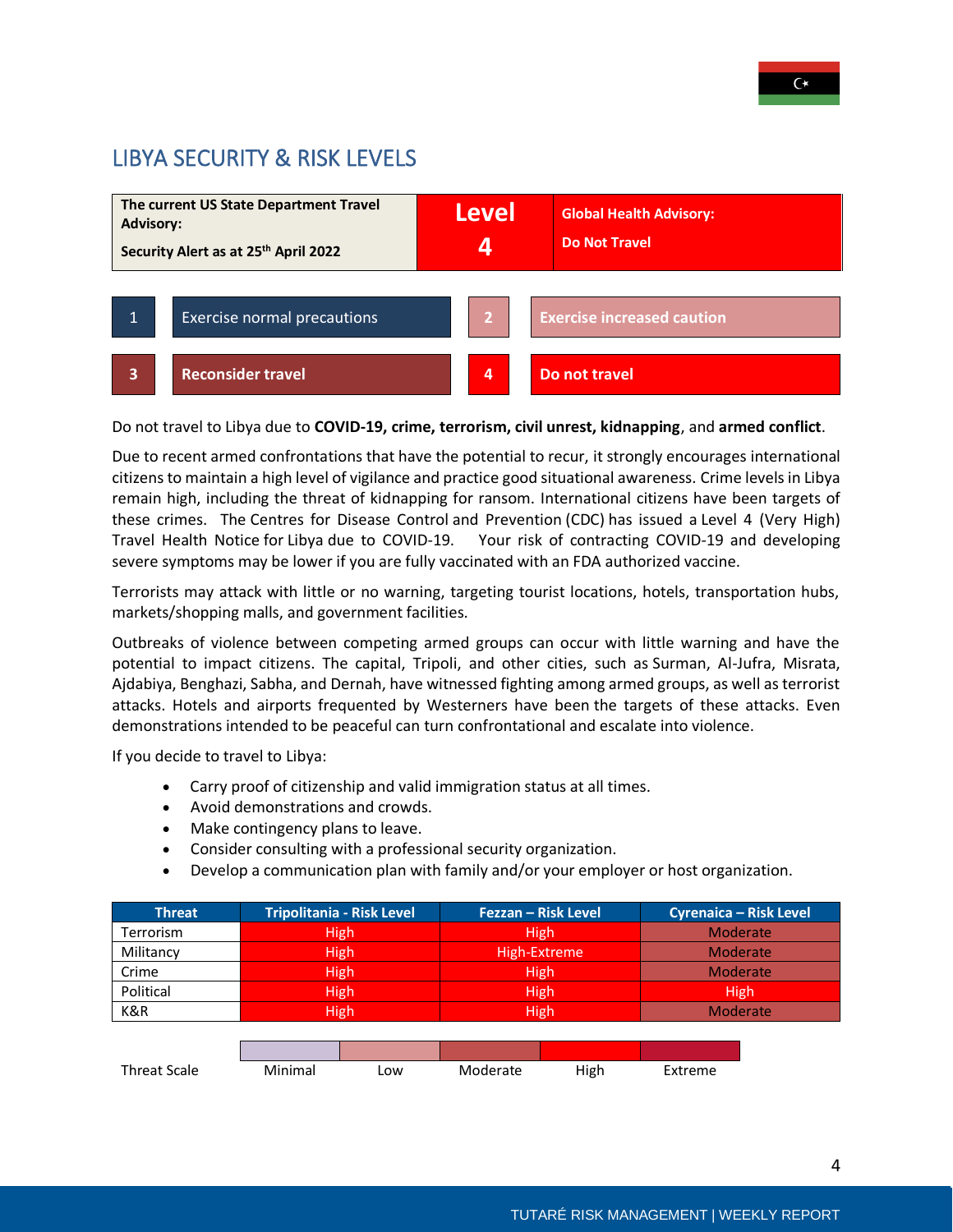### LIBYA - INCIDENT MAPPING 10<sup>th</sup> - 17<sup>th</sup> May 2022

<span id="page-5-0"></span>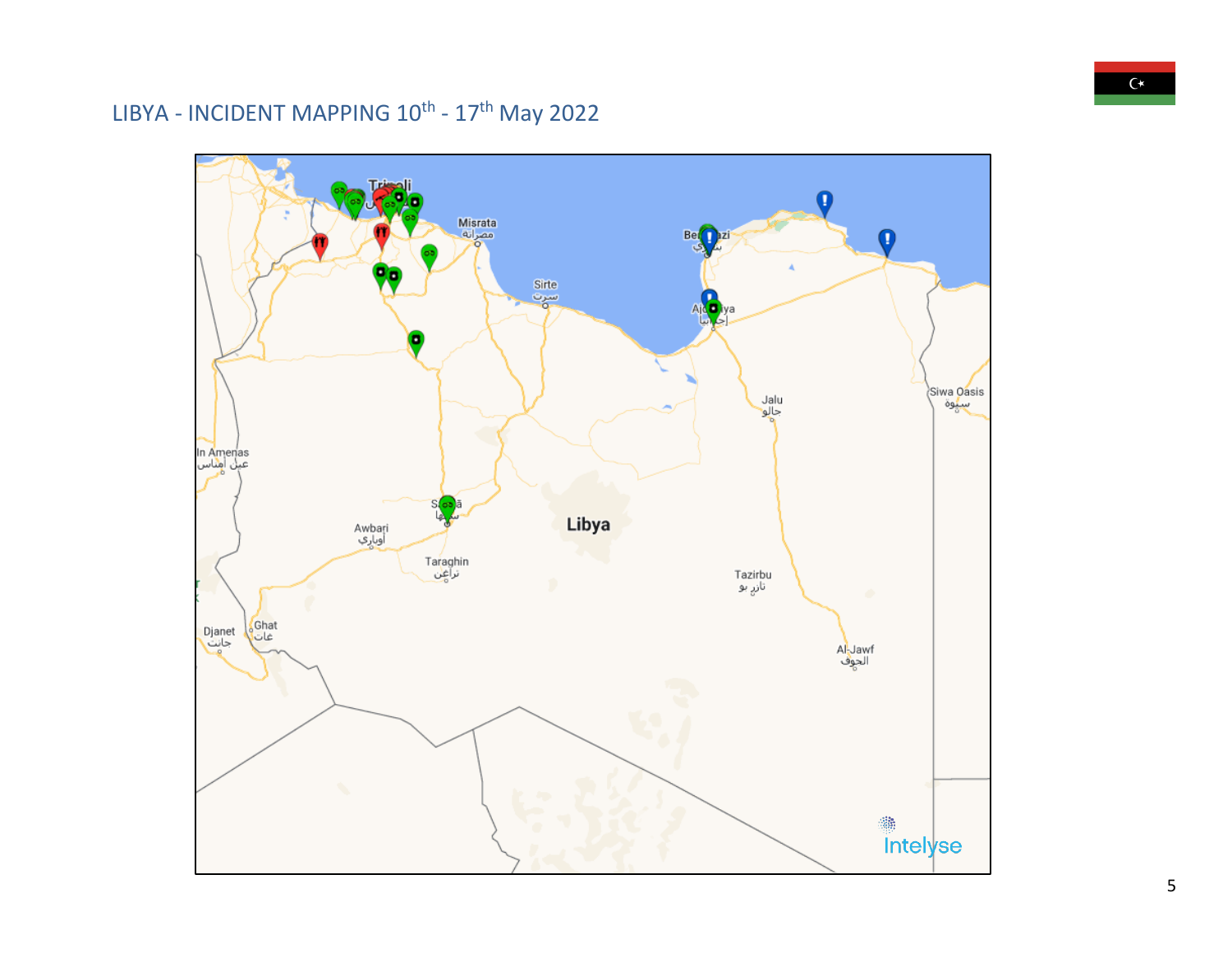### LIBYA - SIGNIFICANT INCIDENTS IN DETAIL  $10^{\text{th}} - 17^{\text{th}}$  May 2022

<span id="page-6-0"></span>

| <b>No</b>      | <b>Date</b>             | <b>Type</b>              | Actor 1                          | Actor 2                                                         | Sub-Region   | Location                   | Latitude<br>Longitude  | <b>Details</b>                                                                                                                                                                                                                                                                                                                                                                                                                                                                                                                                                  | <b>Fatalities</b> |
|----------------|-------------------------|--------------------------|----------------------------------|-----------------------------------------------------------------|--------------|----------------------------|------------------------|-----------------------------------------------------------------------------------------------------------------------------------------------------------------------------------------------------------------------------------------------------------------------------------------------------------------------------------------------------------------------------------------------------------------------------------------------------------------------------------------------------------------------------------------------------------------|-------------------|
| 1              | 17th May 22             | <b>Armed Clashes</b>     | GNS-PM<br>Bashaga                | Osama<br>Juwaili's forces<br>and Assorted<br>Malitias           | Tripolitania | Tripoli, Ghut<br>Al Shaal  | 32.85091<br>13.082104  | Multiple sources are reporting the sound of gunfire in several areas of Tripoli,<br>including Gharghour, Abu Salim, Ain Zara, and Ghut Al Shaal. Unconfirmed<br>reports said that a convoy bringing to Osama Juwaili's forces was spotted near<br>Al Zahra bridge heading towards Tripoli. Other militia mobilizations were<br>reported in Bab Al Aziziya. A gathering of militia vehicles was also reported at<br>Bridge 17. The clashes and the mobilization occur as multiple unconfirmed<br>sources report a possible entry of GNS-PM Bashaga into Tripoli. | $\mathbf 0$       |
| $\overline{2}$ | 15th May 22             | <b>Armed Clashes</b>     | <b>Armed locals</b>              | <b>Armed locals</b>                                             | Tripolitania | Sabratha,<br>Zouagha       | 32.777946<br>12.439289 | On Sunday evening, a clash between armed locals was reported in the<br>Zouagha area, south of Sabratha. Reports indicate that the clash ensued after<br>a man identified as Wajdi Al-Kamkhi was murdered. The source did not<br>indicate if the clash resulted in casualties, but follow-on clashes remain<br>possible.                                                                                                                                                                                                                                         | $\Omega$          |
| 3              | 14 <sup>th</sup> May 22 | <b>Armed Clashes</b>     | Fursan Janzour<br>Brigade        | 55th Brigade<br>(Al Dawi<br>militia)                            | Tripolitania | Near Bridge<br>17, Janzour | 32.822272<br>12.980847 | On Saturday evening, a clash broke out between the Fursan Janzour Brigade<br>and 55th Brigade (Al Dawi militia) near Bridge 17 in Janzour. Reports indicate<br>that the 55th Brigade launched the attack to demand the handover of those<br>involved in the arrest and killing of Lieutenant Colonel Walid Al-Qatt.                                                                                                                                                                                                                                             | $\mathbf 0$       |
| $\overline{4}$ | 13 <sup>th</sup> May 22 | <b>Armed Clashes</b>     | Gunmen from<br>Sabratha          | Gunmen from<br>Zawiya.                                          | Tripolitania | Sabratha                   | 32.795071<br>12.4476   | Clashes were reported in Sabratha on Friday evening. One source claimed<br>that the clashes broke out when security forces raided a site belonging to<br>human smugglers in the area. Conflicting reports claimed that the<br>confrontation was due to a dispute between gunmen from Sabratha and<br>Zawiya.                                                                                                                                                                                                                                                    | $\mathbf 0$       |
| 5              | 12 <sup>th</sup> May 22 | <b>Armed Clashes</b>     | Fursan Janzour<br><b>Brigade</b> | Unidentified<br>armed group<br>from west of<br>Janzour          | Tripolitania | Janzour                    | 32.805134<br>12.99827  | On Thursday early morning, a clash broke out between Fursan Janzour<br>Brigade and an unidentified armed group from Warshefana in the Dawadi<br>area, west of Janzour. Unconfirmed reports indicate that the clash ensued<br>following the arrest of a robbery suspect, likely belonging to the armed group,<br>by the Janzour Brigade.                                                                                                                                                                                                                         | $\mathbf 0$       |
| 6              | $11th$ May 22           | Announcement             | <b>GNS-PM Fathi</b><br>Bashagha  | Notables and<br>residents from<br>the Oil<br>Crescent<br>region | Cyrenaica    | Zueitina port              | 30.953189<br>20.121141 | Notables and residents from the Oil Crescent region announced the<br>continued closure of the oil ports and oilfields on Wednesday. This came after<br>GNS-PM Fathi Bashagha on Tuesday announced an agreement between the<br>HoR, the GNS, and the protesters to lift the blockade imposed on the oil<br>facilities in the Oil Crescent. The notables added that the closure of Nafoura,<br>Zueitina, Brega, and 59 Jalu fields would continue.                                                                                                                | $\mathbf 0$       |
| $\overline{7}$ | 10 <sup>th</sup> May 22 | Gov Security<br>Response | SSA                              | <b>ISIS</b>                                                     | Tripolitania | Nasmah                     | 31.364982<br>13.270152 | On Tuesday evening, units affiliated with the SSA deployed mobile patrols in<br>the area around Nasmah, 180km south of Tripoli. The deployment is in<br>response to a report of an ISIS presence in the area the previous day. The<br>report alleged that three vehicles bearing an ISIS flag established a fake<br>checkpoint and stopped a civilian vehicle and seized his food and fuel<br>supplies, south of Mizdah. The patrols then returned to their base after they<br>did not find any signs of a presence of ISIS in the area                         | $\Omega$          |



6

 $C^*$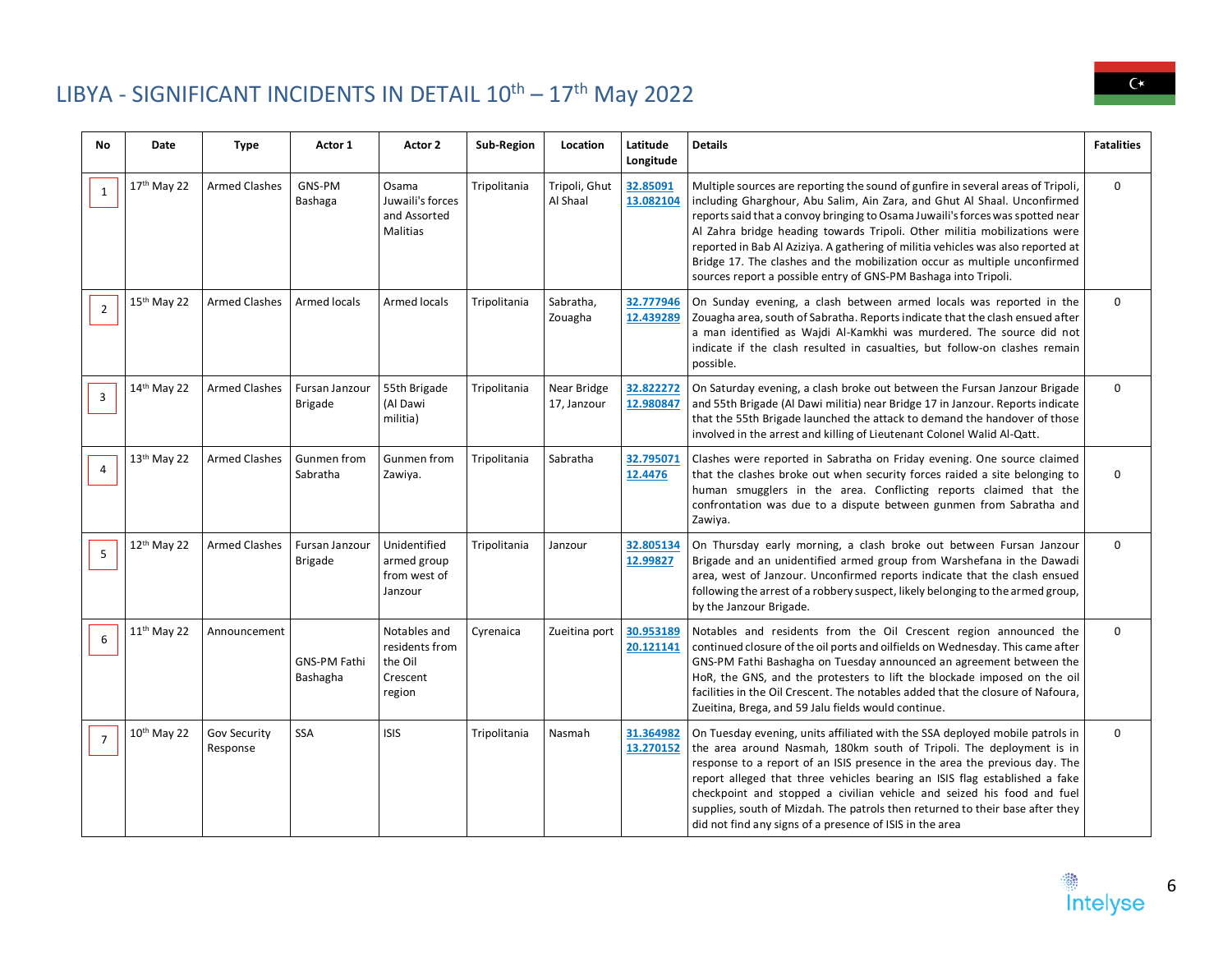

**Tunisia's Foreign Minister renews his country's support for efforts to complete Libya's political process:** Tunisian Foreign Minister Osman Al-Jarandi expressed his country's keenness to support all efforts aimed at completing the political process in Libya to ensure return of stability by establishing institutions and save them from all foreign interventions. The announcement was made by the Tunisian official during a meeting with UN Secretary-General's Special Adviser on Libya Stephanie Williams at the ministry's headquarters in Tunis on Friday. According to a statement issued by the Tunisian Foreign Ministry, Al-Jarandi expressed his country's support for United Nations effort in Libya, to bring the various political parties closer together, and spare the neighbouring country any dangers or slippage that might occur, and the negative repercussions it could have on the stability of the entire region. Libyan [News Agency](V)

**The Ministry of Defense is discussing with the French military attaché in Libya to enhance cooperation between the two countries:** The Director of the Office of the Minister of Defense in charge discussed with the French military attaché in Libya, military cooperation and issues of common interest between the two countries. The meeting, which was held at the headquarters of the Ministry of Defense in Tripoli, in the presence of the Director of the International Cooperation Office at the Ministry, also discussed cooperation in the areas of combating terrorism and irregular migration. During the meeting, the two sides agreed on joint work mechanisms to work through, according to what was published by the Ministry of Defense on its official Facebook page. [Libyan News Agency](https://lana.gov.ly/post.php?id=242192&lang=en)





**Al Mnefi discusses with Williams latest political developments in Libya:** President of the Presidential Council Mohammed Al Mnefi on Thursday morning received UN Secretary-General's Advisor on Libya Stephanie Williams to discuss the latest political developments in Libya. According to the Presidential Communication Office, Williams briefed Al Mnefi on the preparations for the Cairo meetings between the House of Representatives and the High Council of State, which will start in the middle of this month, the anticipated results on the constitutional rule, and the steps taken towards consensus on the constitutional track. She assured him of the mission's commitment to continue efforts to find a solution to the current political crisis, praising the efforts of the Presidential Council to bring the views closer between the various parties. [Libyan News Agency](https://lana.gov.ly/post.php?id=242100&lang=en)

**Libya's constitutional committee resumes UN-sponsored talks in Cairo:** The second round of talks, which started on Sunday, brought together the newly-formed Constitutional Track Committee, which comprises representatives of Libya's two rival parliamentary chambers — the country's eastern-based parliament in Tobruk, and the western-based High Council of State in Tripoli. The first round was held over a week in April in Cairo, where both sides agreed on pursuing efforts to draw up a constitutional and legislative framework for holding presidential and parliamentary elections at the earliest opportunity. This round is a new bid to end the split between the eastern and western camps after the adjournment of the presidential elections, originally slated for December 2021, over differences between rival factions on laws governing the elections and the eligibility of presidential candidates. [ahramonline](https://english.ahram.org.eg/News/466282.aspx)

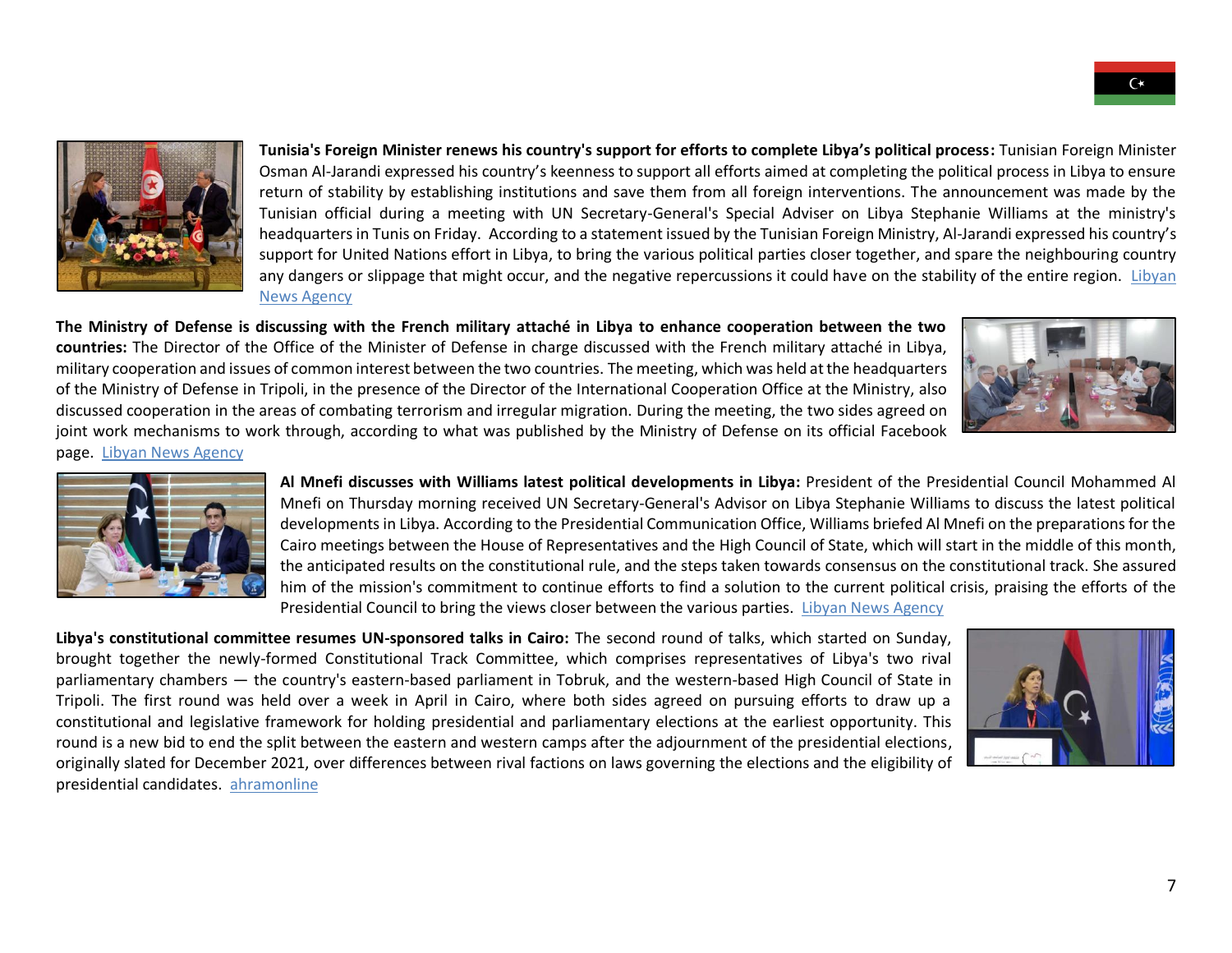### REGIONAL REPORTED INCIDENT NUMBERS:  $10^{\text{th}} - 17^{\text{th}}$  May 2022

<span id="page-8-0"></span>

| <b>TRIPLOITANIA</b>                 |                     |                | <b>FEZZAN</b>                |              |              | <b>CYRENAICA</b>                    |                |                |
|-------------------------------------|---------------------|----------------|------------------------------|--------------|--------------|-------------------------------------|----------------|----------------|
|                                     |                     |                |                              |              |              |                                     |                |                |
|                                     | Last<br>Week        | This<br>Week   |                              | Last<br>Week | This<br>Week |                                     | Last<br>Week   | This<br>Week   |
| <b>Armed Clashes</b>                | 3                   | 10             | <b>Armed Clashes</b>         | $\mathbf{1}$ | $\mathsf{O}$ | <b>Armed Clashes</b>                | $\mathbf 0$    | $\mathbf 0$    |
| <b>Targeted Killing</b>             | $\mathbf{3}$        | 0              | <b>Target Killing</b>        | $\mathbf{1}$ | $\mathbf 0$  | <b>Target Killing</b>               | $\mathbf{1}$   | $\mathbf 0$    |
| Air Strike                          | 0                   | $\mathbf 0$    | Air Strike                   | 0            | 0            | Air Strike                          | 0              | $\mathsf{O}$   |
| Demonstration                       | $\mathsf 0$         | 0              | Demonstration                | $\mathbf{1}$ | $\mathbf 0$  | Demonstration                       | $\mathbf{1}$   | 1              |
| <b>Threat Warning</b>               | 0                   | 0              | <b>Threat Warning</b>        | 0            | $\mathbf 0$  | <b>Threat Warning</b>               | $\mathbf 0$    | $\mathsf{O}$   |
| Mob Violence                        | 0                   | $\mathbf 0$    | Mob Violence                 | 0            | 0            | Mob Violence                        | 0              | $\mathsf{O}$   |
| Shelling                            | 0                   | 0              | Shelling                     | 0            | $\mathbf 0$  | Shelling                            | 0              | $\mathbf 0$    |
| Route Obstruction                   | $\mathbf{1}$        | $\overline{2}$ | Route Obstruction            | 0            | 0            | Route Obstruction                   | 0              | $\mathbf 0$    |
| <b>Targeted Assault</b>             | 0                   | 0              | <b>Targeted Assault</b>      | 0            | $\mathsf{O}$ | <b>Targeted Assault</b>             | 0              | $\mathbf 0$    |
| Arrest                              | 9                   | 9              | Arrest                       | $\mathbf{1}$ | $\mathbf{1}$ | Arrest                              | $\overline{7}$ | 5 <sup>1</sup> |
| <b>Complex Attack</b>               | $\mathsf{O}\xspace$ | 0              | Complex Attack               | 0            | 0            | <b>Complex Attack</b>               | 0              | $\mathsf{O}$   |
| Announcement                        | 3                   | $\mathbf{1}$   | Announcement                 | 0            | $\mathbf 0$  | Announcement                        | 3              | 5              |
| <b>Government Security Response</b> | $\overline{4}$      | 6              | Government Security Response | $\mathbf{1}$ | $\mathbf{1}$ | <b>Government Security Response</b> | $\mathbf{1}$   | $\mathbf{1}$   |
| IED                                 | $\mathsf{O}\xspace$ | 0              | IED                          | 0            | 0            | IED                                 | 0              | $\mathbf 0$    |
| Kidnapping                          | $\mathbf{1}$        | 4              | Kidnapping                   | 0            | $\mathbf 0$  | Kidnapping                          | 0              | $\mathsf{O}$   |
| Asset Attack                        | $\mathsf{O}\xspace$ | 0              | <b>Asset Attack</b>          | 0            | 0            | <b>Asset Attack</b>                 | 0              | $\mathsf{O}$   |

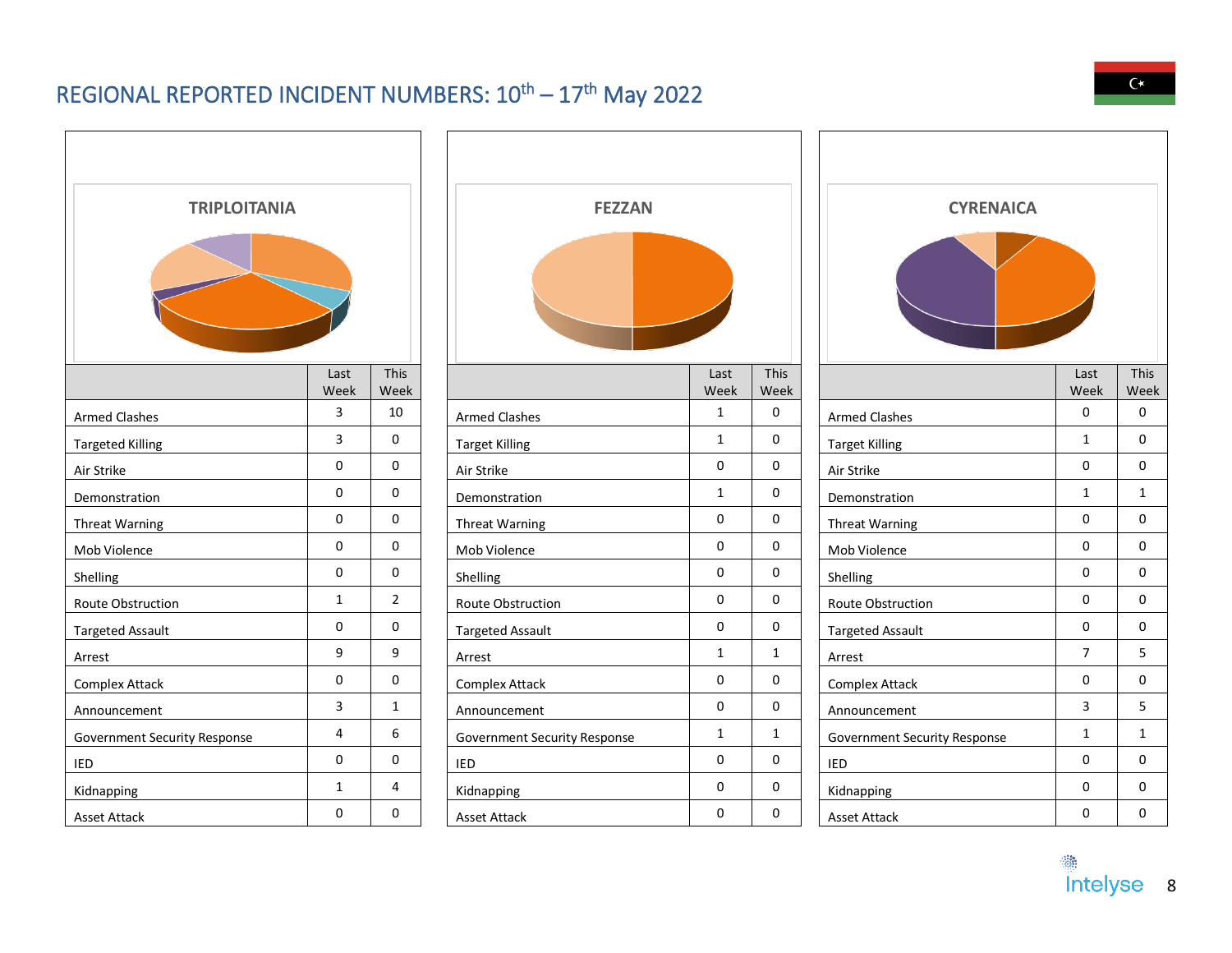

### <span id="page-9-0"></span>POLITICAL OVERVIEW:

#### **Italy supports every diplomatic mediation that leads to stability in Libya.**

Italian Prime Minister, Mario Draghi, has confirmed that his country is pushing towards a solution that brings stability in Libya, which he considered a goal that should be pursued. In a statement before the "Towards the South" forum, organized by the European House Ambrositi in Sorrento, Italy, Draghi acknowledged the difficulty of reaching a compromise to succeed in forming a freely elected government in Libya by its people, pointing out that Italy supports every diplomatic mediation that leads to stability in the Mediterranean countries. Italy wants to be back at the forefront of diplomatic operations in Libya to maintain the role of the mediator to enable the Italian company Eni to obtain an exploratory mandate to research and use new resources while avoiding antagonizing anyone sides, the Italian Decode 39 website said. [The Libya Observer](https://www.libyaobserver.ly/inbrief/draghi-italy-supports-every-diplomatic-mediation-leads-stability-libya)

#### **Bashagha govt should start work in Sirte, Libyan parliament says**

Libya's parliament wants the government it has appointed under Fathi Bashagha to be based for now in Sirte, it said on Tuesday, amid a stalemate over control of the capital Tripoli where another administration refuses to hand over power. The move represents the clearest acknowledgment since the parliament appointed Bashagha in March that he cannot take over in Tripoli yet with Libya paralyzed by its crisis of two governments. The deadlock between Bashagha and Abdul Hamid Dbeibah, who was appointed prime minister last year, risks igniting a new round of conflict in Libya after two years of comparative peace or splitting its territory again between rival camps. Both sides are backed by armed factions and any attempt by Bashagha to force his way into Tripoli could trigger fighting across western areas of Libya. The parliament will hold its own next session in Sirte, a central coastal city close to the frozen frontline from Libya's last conflict, in support of Bashagha's government, said the chamber's spokesperson Abdullah Belhaiq. [Daily Sabah](https://www.dailysabah.com/world/africa/bashagha-govt-should-start-work-in-sirte-libyan-parliament-says)

#### **It is time for all Libyan parties to unite and conduct elections to meet the needs of the Libyan people.**

U.S. State Department regional spokesman Samuel Warberg reiterated his country's support for the UNled political process in Libya, and that it is time for all Libyan parties to unite to have elections in Libya to meet what the Libyan people want. In an interview with Al-Hurra TV, the US official attributed the economic, humanitarian and social challenges now in Libya to the lack of a unified government. On the existence of sanctions for those obstructing the operation, Warberg stressed that sanctions would be imposed by the United Nations, the United States, partners, allies and other countries in the region and outside the region. "We are monitoring things and working with all parties now, as we have seen from the multiple visits of special envoy and Ambassador Richard Norland in Libya, who will meet with all Libyan parties and leaders, and we encourage all Libyan parties to make the necessary preparations for the elections and to take into account that the number of Libyans who registered in the elections more than (2.800,000), therefore the people wants these elections to take place, and the United States supports this desire of the Libyan people. [Libyan News Agency](https://lana.gov.ly/post.php?id=241920&lang=en)

#### **Williams and Spanish Ambassador agree to holding Libyan elections as soon as possible.**

UN Secretary-General's Adviser on Libya Stephanie Williams discussed Wednesday with Spanish Ambassador Francisco Javier García Larach international efforts to support holding of elections in Libya as soon as possible. Stephanie tweeted 'after meeting in Tripoli with Spanish Ambassador Francisco Javier García Larach, we discussed the situation in Libya and the importance of supporting a constitutional electoral path owned by Libyans that is viable in order to enable elections to be held as soon as possible." "We agreed on the need to ensure that all international efforts on Libya are united to support the Libyan-led process while maintaining calm and stability on the ground", Williams said. [Libyan News Agency](https://lana.gov.ly/post.php?id=242101&lang=en)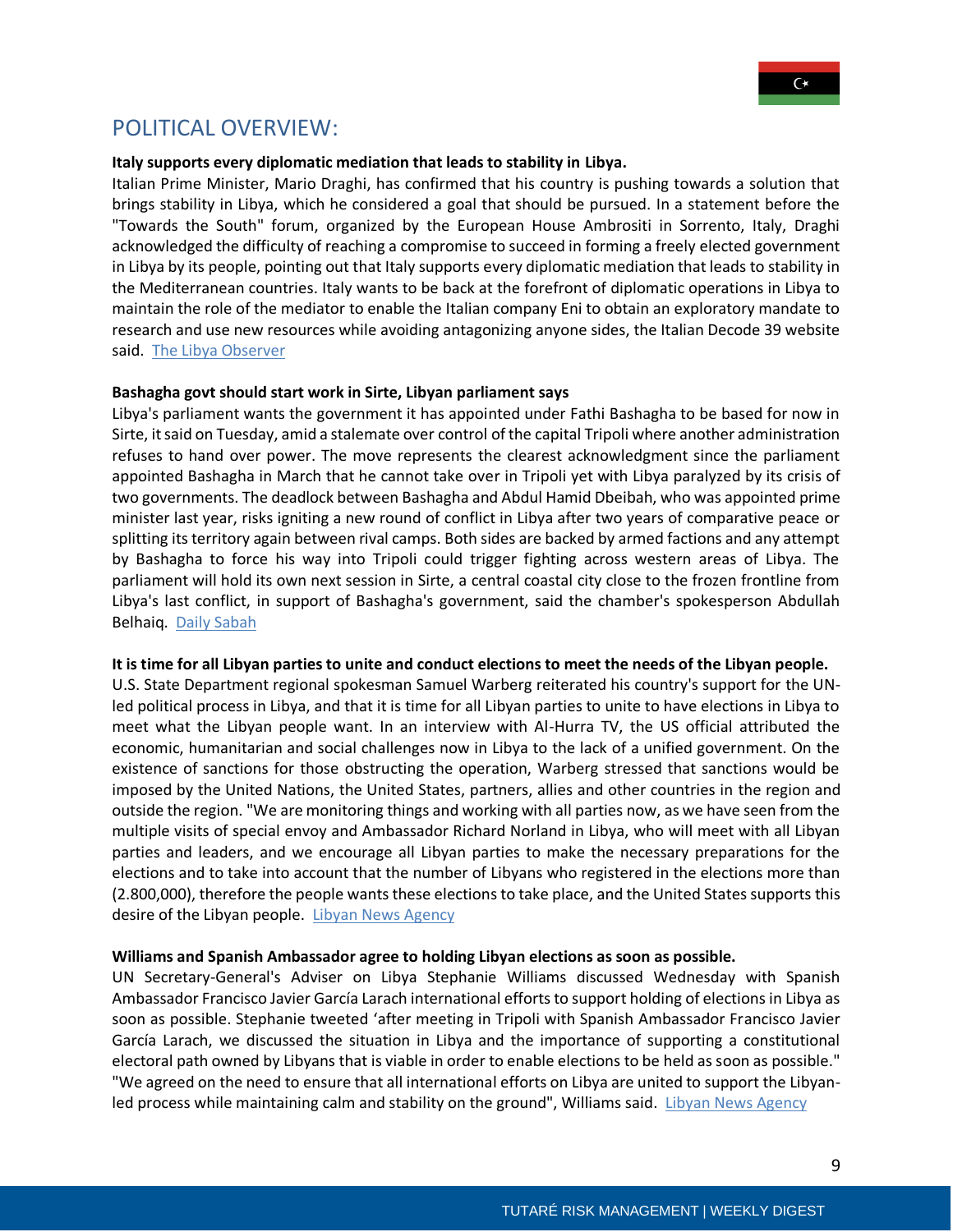### <span id="page-10-0"></span>AIRPORTS & BORDERS STATUS

#### [Mitiga International Airport](https://earth.google.com/web/@32.904832,13.2739227,9.08351382a,869.98613671d,35y,0h,45t,0r/data=Cl8aXRJXCiUweDEzYTg5MWU3YjRlZmQ1NmQ6MHg1OTczMjA3YWEwYTU2ODZiGegv9IjRc0BAIZhDnJg_jCpAKhxNaXRpZ2EgSW50ZXJuYXRpb25hbCBBaXJwb3J0GAIgAQ) [Misrata International Airport](https://earth.google.com/web/search/misrata+international+airport%d8%8c+Misrata,+Libya/@32.33656544,15.05023528,11.75080584a,4528.04701251d,35y,0h,0t,0r/data=CpEBGmcSYQolMHgxM2ExNTJhZjRmNmU5YTMxOjB4YzViNTA5YTc5NmVlNmNkYRkyuJwB5CtAQCGxX8FHDhYuQCom2YXYt9in2LEg2YXYtdix2KfYqtipINin2YTYr9mI2YTZiiBNUkEYAiABIiYKJAlt55KsfXRAQBFAg9EDfHNAQBm-24wx9ZAqQCFmq6v_iYcqQA) [Benina International Airport](https://earth.google.com/web/@32.0836981,20.261859,122.31293084a,878.79093475d,35y,0h,45t,0r/data=Cl8aXRJXCiUweDEzODMwMWU0OTY2ZDdkZTU6MHhkZDU5YWI4Yjg2ZGFmOGJmGWEejZ62CkBAIcspATEJQzRAKhxCZW5pbmEgSW50ZXJuYXRpb25hbCBBaXJwb3J0GAIgASgC)

Status: Open Status: Open Status: Open Status: Open

[Ras Ajdir Border Crossing](https://earth.google.com/web/search/Ras+Ajdir+border+crossing/@33.1482141,11.5624638,5.95745874a,867.34096043d,35y,0h,45t,0r/data=CoQBGloSVAolMHgxM2FiYjE5OTE0MTI3NTViOjB4M2I0NDBkMzI1ZWZhZDFiMhktJ_yt-JJAQCEmXlRB-x8nQCoZUmFzIEFqZGlyIGJvcmRlciBjcm9zc2luZxgCIAEiJgokCaEYnAoFCUBAEb6d9nexB0BAGUHJUtNG9DdAIbk0XEXw7zdAKAI) [Wazin Border Crossing](https://earth.google.com/web/@31.9756867,10.683791,354.34635949a,879.93275943d,35y,0h,45t,0r/data=Cl8aXRJXCiUweDEzYWNkNDZjZmU5NjhiYmI6MHhiOTY4NzBlODBlN2Q2YjZkGWSkg5rG-T9AISiZnNoZXiVAKhxEZWhpYmEgV2F6aW4gQm9yZGVyIENyb3NzaW5nGAIgASgC) [Gateway Emsaed](https://earth.google.com/web/search/border+crossing+station+near+Libya,+Sherbeen+City,+Shirbin,+Egypt/@31.57375961,25.05724672,187.36353099a,11915.05127689d,35y,0h,0t,0r/data=Cn8aVRJPCiUweDE0N2Q3MmNlN2MzNzYwNGY6MHg5Y2ZlZTMwNDVkYzQ3NWI0KiZHYXRld2F5IEVtc2FlZArYqNmI2ZHYp9io2Kkg2YXYs9in2LnYrxgCIAEiJgokCRmKg8ap_D9AEUjq7ICD-T9AGc7bRNtkZSVAIYZW9NnOViVA) (Musaid)

Musta

**Confirmed Cases – 501,904**

**Deaths – 6,430 Recovered – 490,973**

**[Worldometer](https://www.worldometers.info/coronavirus/country/libya/)**

#### **COVID Statistics as of 15th May 2022**

| New cases                                                                  | Deaths                        | Vaccinations  |               |               |        |                             |               |
|----------------------------------------------------------------------------|-------------------------------|---------------|---------------|---------------|--------|-----------------------------|---------------|
| From JHU CSSE COVID-19 Data · Last updated: 2 days ago                     |                               |               |               |               |        |                             |               |
| <b>co</b> Libya $\rightarrow$                                              | All time $\blacktriangledown$ |               |               |               |        |                             |               |
| 5,000                                                                      |                               |               |               |               |        | 15 May 2022<br>New cases: 0 |               |
| 4,000                                                                      |                               |               |               |               |        | 7-day avg: 0                |               |
| 3,000                                                                      |                               |               |               |               |        |                             |               |
| 2,000                                                                      |                               |               |               |               |        |                             |               |
| 1,000                                                                      |                               |               |               |               |        |                             |               |
| $\mathbf{0}$                                                               | Sep 4                         | <b>Dec 16</b> | <b>Mar 29</b> | <b>Jul 10</b> | Oct 21 | Feb 1                       | <b>May 15</b> |
| • New cases                                                                | - 7-day average               |               |               |               |        |                             |               |
| Each day shows new cases reported since the previous day · About this data |                               |               |               |               |        |                             |               |







Status: Open Status: Open Status: Contracts Chem

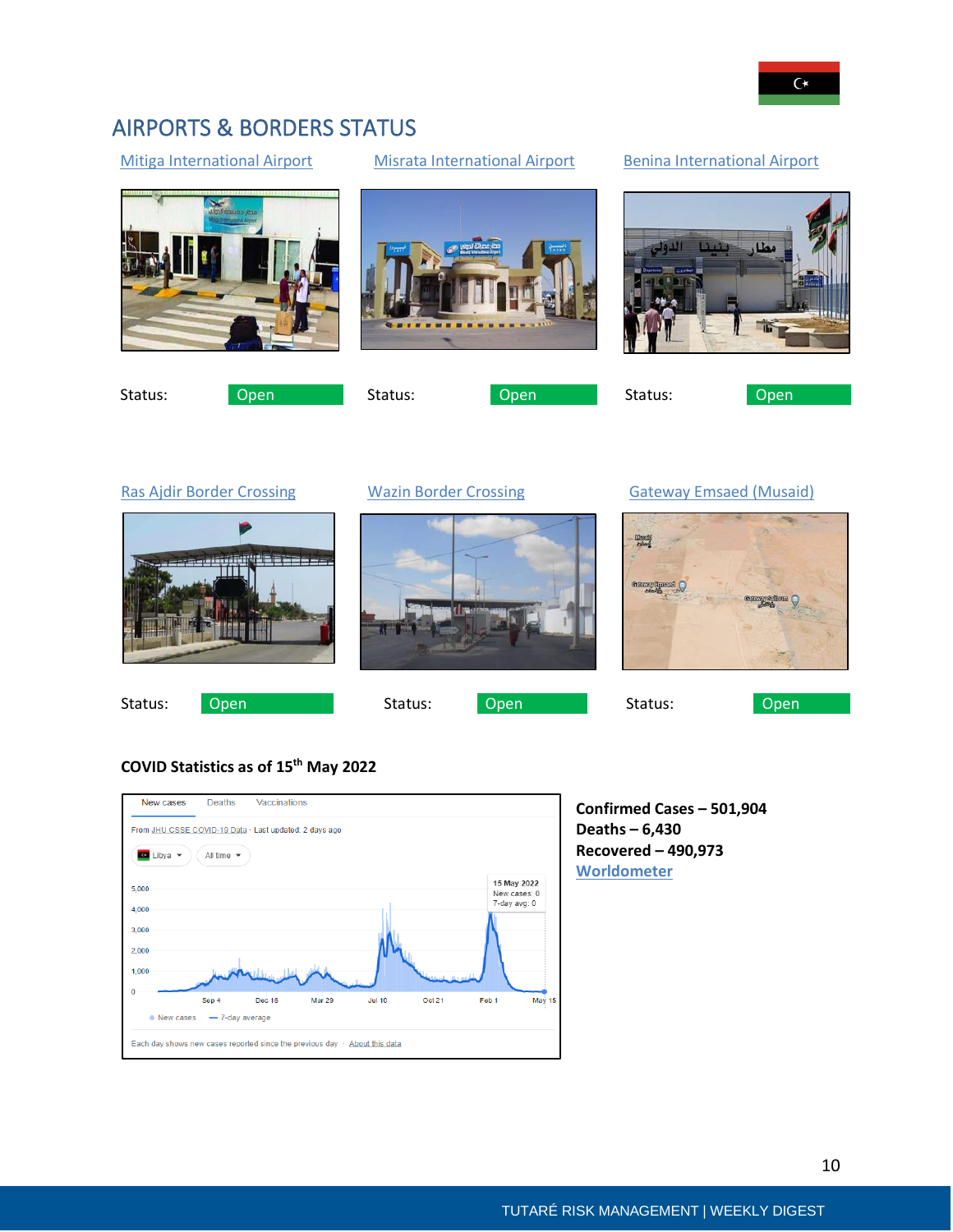### <span id="page-11-0"></span>MEDICAL REQUIREMENTS AND INFORMATION

| <b>Recommended Travel Vaccinations for Libya</b> |  |  |  |  |
|--------------------------------------------------|--|--|--|--|
|--------------------------------------------------|--|--|--|--|

| <b>VACCINE</b>      | <b>HOW DISEASE SPREADS</b> | <b>DETAILS</b>                                                                                                                                                                                                                               |
|---------------------|----------------------------|----------------------------------------------------------------------------------------------------------------------------------------------------------------------------------------------------------------------------------------------|
| <b>Hepatitis A</b>  | Food & Water               | Recommended for most travellers.                                                                                                                                                                                                             |
| <b>Hepatitis B</b>  | Blood & Body Fluids        | Accelerated schedule available.                                                                                                                                                                                                              |
| <b>Typhoid</b>      | Food & Water               | Shot lasts 2 years. Oral vaccine lasts 5 years, must be<br>able to swallow pills. Oral doses must be kept in<br>refrigerator.                                                                                                                |
| <b>Yellow Fever</b> | Mosquito                   | Required if traveling from a country with risk of<br>yellow fever transmission.                                                                                                                                                              |
| Rabies              | Saliva of Infected Animals | High risk country. Vaccine recommended for long-<br>term travellers and those who may come in contact<br>with animals.                                                                                                                       |
| Polio               | Food & Water               | Required if arriving from a polio-endemic country or<br>if you have spent 4 weeks in Afghanistan or Pakistan<br>in the last 12 months. Considered a routine<br>vaccination for most travel itineraries. Single adult<br>booster recommended. |

#### **Routine Vaccinations for Libya**

| <b>VACCINE</b>                              | <b>HOW DISEASE SPREADS</b> | <b>DETAILS</b>                                                                              |
|---------------------------------------------|----------------------------|---------------------------------------------------------------------------------------------|
| Measles Mumps Rubella (MMR) Various Vectors |                            | Given to anyone unvaccinated and/or born after<br>1957. One-time adult booster recommended. |
| TDAP (Tetanus, Diphtheria &<br>Pertussis)   | Wounds & Airborne          | Only one adult booster of pertussis required.                                               |
| Chickenpox                                  | Direct Contact & Airborne  | Given to those unvaccinated that did not have<br>chickenpox.                                |
| <b>Shingles</b>                             | Direct Contact             | Vaccine can still be given if you have had shingles.                                        |
| Pneumonia                                   | Airborne                   | Two vaccines given separately. All 65+ or<br>immunocompromised should receive both.         |
| Influenza                                   | Airborne                   | Vaccine components change annually.                                                         |
| <b>Meningitis</b>                           | Airborne & Direct Contact  | Required for entry to the country.                                                          |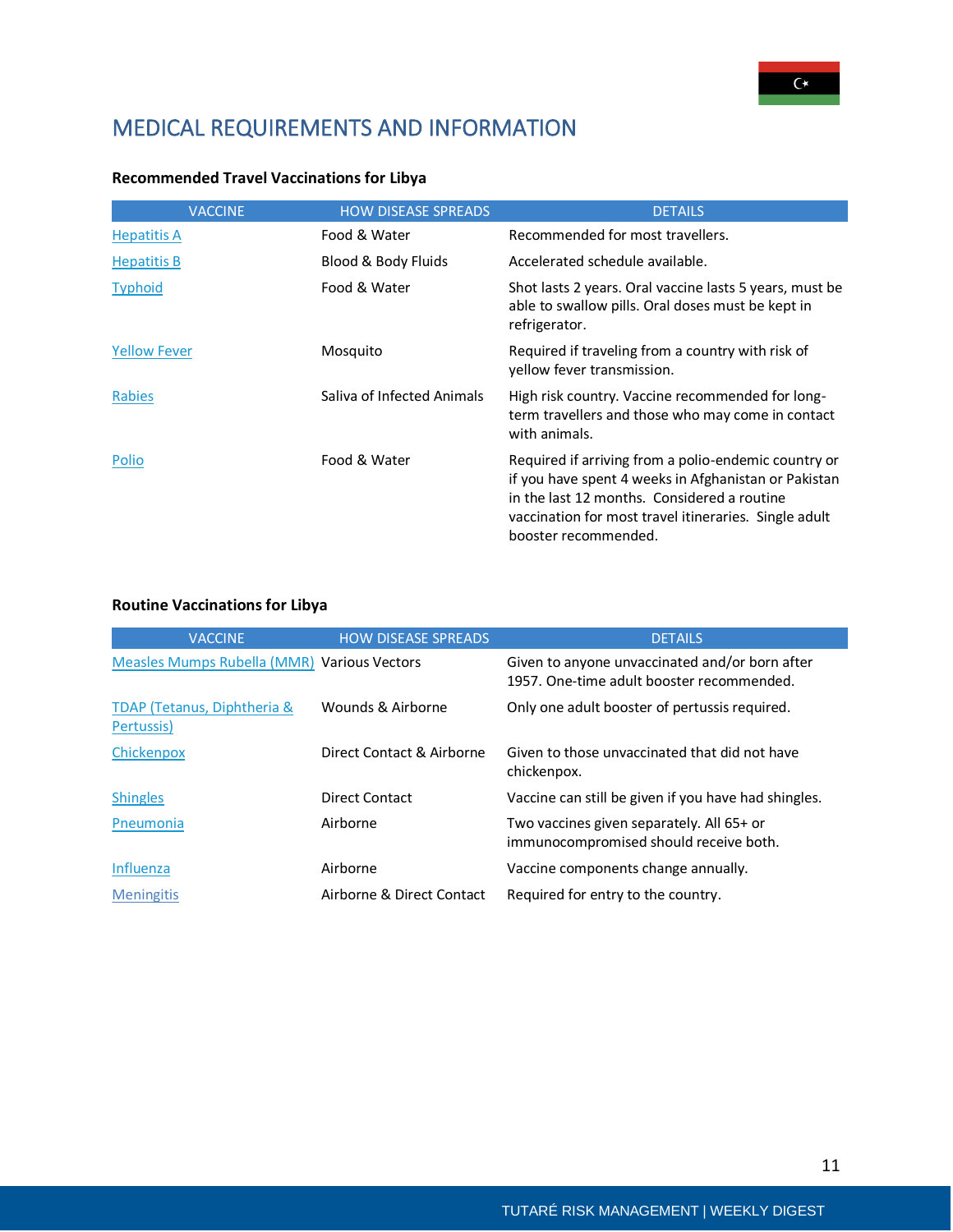### <span id="page-12-0"></span>COVID-19 ADVISE FOR THE PUBLIC: GETTING VACCINATED

The world is in the midst of a COVID-19 pandemic. As WHO and partners work together on the response -- tracking the pandemic, advising on critical interventions, distributing vital medical supplies to those in need, they are racing to develop and deploy safe and effective vaccines.

Vaccines save millions of lives each year. Vaccines work by training and preparing the body's natural defences – the immune system – to recognize and fight off the viruses and bacteria they target. After vaccination, if the body is later exposed to those disease-causing germs, the body is immediately ready to destroy them, preventing illness.

**There are several safe and effective vaccines that prevent people from getting seriously ill or dying from COVID-19.** This is one part of managing COVID-19, in addition to the main preventive measures of staying at least 1 metre away from others, covering a cough or sneeze in your elbow, frequently cleaning your hands, wearing a mask and avoiding poorly ventilated rooms or opening a window.

As of 3 June 2021, WHO has evaluated that the following vaccines against COVID-19 have met the necessary criteria for safety and efficacy:

- [AstraZeneca/Oxford vaccine](https://www.who.int/news-room/feature-stories/detail/the-oxford-astrazeneca-covid-19-vaccine-what-you-need-to-know)
- [Johnson and Johnson](https://www.who.int/news-room/feature-stories/detail/the-j-j-covid-19-vaccine-what-you-need-to-know)
- [Moderna](https://www.who.int/news-room/feature-stories/detail/the-moderna-covid-19-mrna-1273-vaccine-what-you-need-to-know)
- [Pfizer/BioNTech](https://www.who.int/news-room/feature-stories/detail/who-can-take-the-pfizer-biontech-covid-19--vaccine)
- [Sinopharm](https://www.who.int/news-room/feature-stories/detail/the-sinopharm-covid-19-vaccine-what-you-need-to-know)
- [Sinovac](https://www.who.int/news-room/feature-stories/detail/the-sinovac-covid-19-vaccine-what-you-need-to-know)

Some national regulators have also assessed other COVID-19 vaccine products for use in their countries.

**Take whatever vaccine is made available to you first, even if you have already had COVID-19. It is important to be vaccinated as soon as possible once it's your turn and not wait.** Approved COVID-19 vaccines provide a high degree of protection against getting seriously ill and dying from the disease, although no vaccine is 100% protective.

**The COVID-19 vaccines are safe for most people 18 years and older,** including those with pre-existing conditions of any kind, including auto-immune disorders. These conditions include: hypertension, diabetes, asthma, pulmonary, liver and kidney disease, as well as chronic infections that are stable and controlled.

If supplies are limited in your area, discuss your situation with your care provider if you:

- Have a compromised immune system
- Are pregnant (if you are already breastfeeding, you should continue after vaccination)
- Have a history of severe allergies, particularly to a vaccine (or any of the ingredients in the vaccine)
- Are severely frail

Children and adolescents tend to have milder disease compared to adults, so unless they are part of a group at higher risk of severe COVID-19, it is less urgent to vaccinate them than older people, those with chronic health conditions and health workers.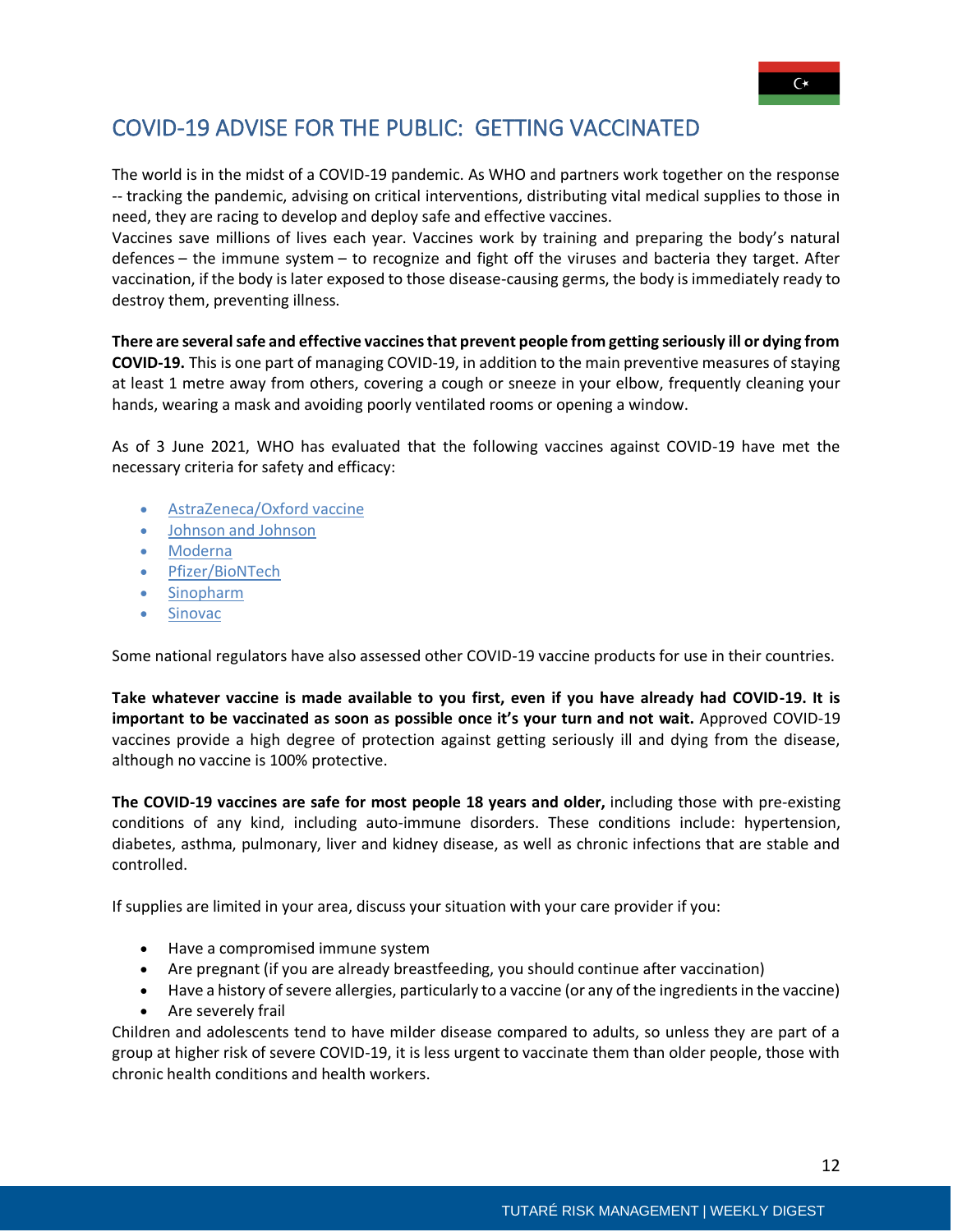### <span id="page-13-0"></span>CORONAVIRUS DISEASE (COVID-19) ADVISE FOR THE PUBLIC

#### **Protect yourself and others from COVID-19**

• If COVID-19 is spreading in your community, stay safe by taking some simple precautions, such as physical distancing, wearing a mask, keeping rooms well ventilated, avoiding crowds, cleaning your hands, and coughing into a bent elbow or tissue. Check local advice where you live and work. **Do it all!**

#### **What to do to keep yourself and others safe from COVID-19**

• Maintain at least a 1-metre distance between yourself and others to reduce your risk of infection when they cough, sneeze or speak. Maintain an even greater distance between yourself and others when indoors. The further away, the better.

#### **How to make your environment safer**

- Avoid the 3Cs: spaces that are **closed**, c**rowded** or involve **close** contact.
- Outbreaks have been reported in restaurants, choir practices, fitness classes, nightclubs, offices and places of worship where people have gathered, often in crowded indoor settings where they talk loudly, shout, breathe heavily or sing.
- The risks of getting COVID-19 are higher in crowded and inadequately ventilated spaces where infected people spend long periods of time together in close proximity. These environments are where the virus appears to spread by respiratory droplets or aerosols more efficiently, so taking precautions is even more important.
- Meet people outside. Outdoor gatherings are safer than indoor ones, particularly if indoor spaces are small and without outdoor air coming in.

#### **Don't forget the basics of good hygiene**

- Regularly and thoroughly clean your hands with an alcohol-based hand rub or wash them with soap and water. This eliminates germs including viruses that may be on your hands.
- **Avoid touching your eyes, nose and mouth.** Handstouch many surfaces and can pick up viruses. Once contaminated, hands can transfer the virus to your eyes, nose or mouth. From there, the virus can enter your body and infect you.
- **Cover your mouth and nose with your bent elbow ortissue when you cough orsneeze**. Then dispose of the used tissue immediately into a closed bin and wash your hands. By following good 'respiratory hygiene', you protect the people around you from viruses, which cause colds, flu and COVID-19**.**
- **Clean and disinfect surfaces frequently especially those which are regularly touched,** such as door handles, faucets and phone screens.

#### **What to do if you feel unwell**

• **Know the full range of symptoms of COVID-19.** The most common symptoms of COVID-19 are fever, dry cough, and tiredness. Other symptoms that are less common and may affect some patients include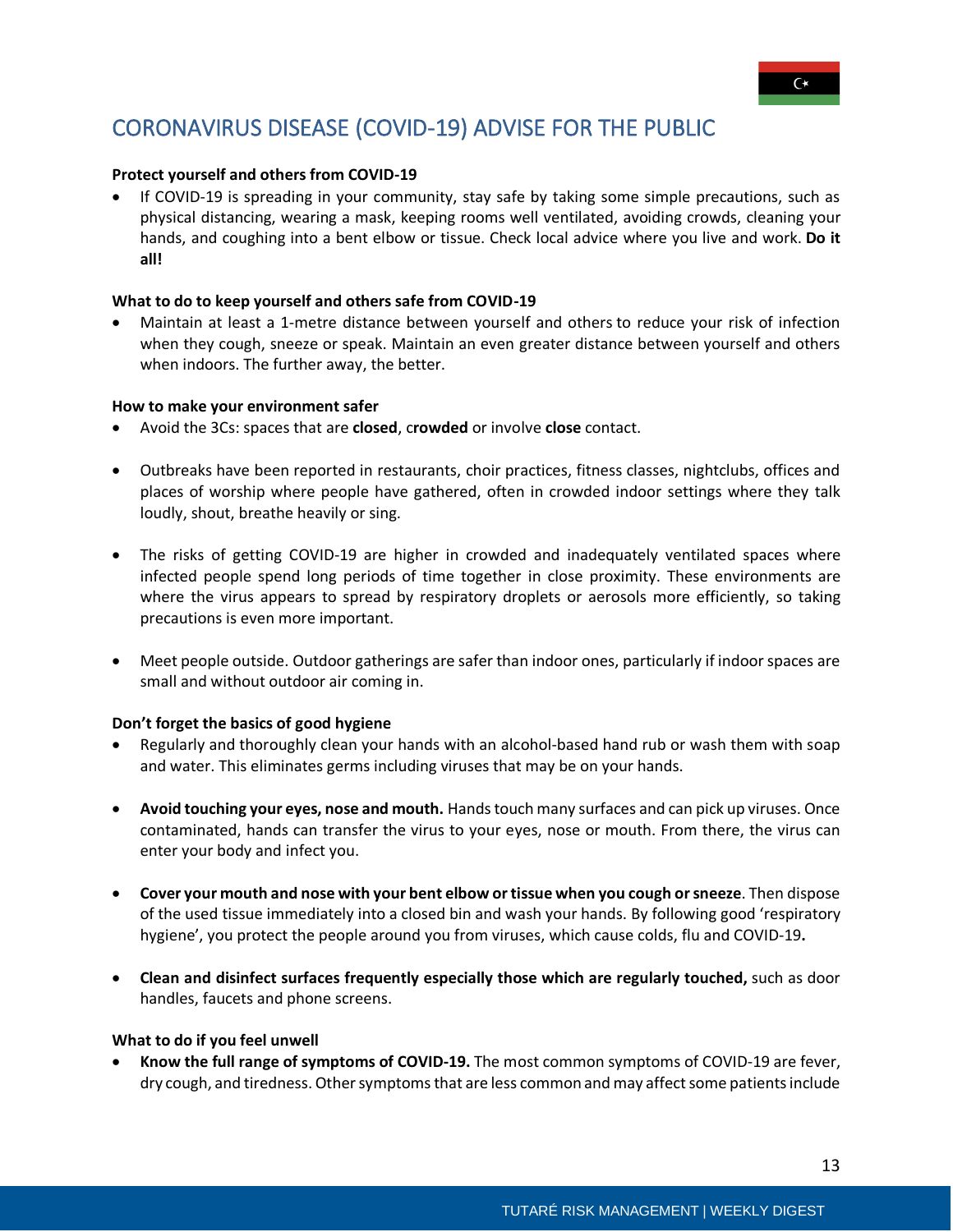

loss of taste or smell, aches and pains, headache, sore throat, nasal congestion, red eyes, diarrhea, or a skin rash.

- **Stay home and self-isolate even if you have minor symptoms such as cough, headache, mild fever**, until you recover. Call your health care provider or hotline for advice. Have someone bring you supplies. If you need to leave your house or have someone near you, wear a medical mask to avoid infecting others.
- **If you have a fever, cough and difficulty breathing, seek medical attention immediately. Call by telephone first, if you can** and follow the directions of your local health authority.
- **Keep up to date on the latest information from trusted sources, such as your local and national health authorities.** Local and national authorities and public health units are best placed to advise on what people in your area should be doing to protect themselves.

### The best way to protect yourself:

#### **FOLLOW TRAVEL GUIDELINES**



Stop the spread of

disease-causing germs by

washing your hands often.

Use hand sanitizer if soap

and water are not available.

**CLEAN AND DISINFECT** 



**Follow recommendations** on canceling or postponing travel from the Centers for Disease Control and Prevention. Avoid discretionary travel.

#### PRACTICE SOCIAL **DISTANCING**



Work from home (if possible), engage in social distancing, maintain a 6-foot distance from other people and avoid groups of people larger than  $10.$ 



Use a virus-killing disinfectant to clean frequently used surfaces such as doorknobs.

#### **COVER YOUR MOUTH AND NOSE**



When you cough or sneeze, cover your mouth and nose with a tissue or your sleeve, rather than your hands. Try to avoid touching your face.

#### **STAY HOME WHEN SICK**



Avoid leaving the house if you are sick. Connect with healthcare providers by phone or through virtual visits.



### **MAINTAIN HEALTHY HAB-**



Get enough sleep, eat healthy foods, drink plenty of liquids and exercise, if you are able, to help keep your immune system strong.



Do not visit nursing homes, long-term care facilities or retirement communities, unless you're providing critical assistance.

AVOID CARE

**FACILITIES** 

## **ITS**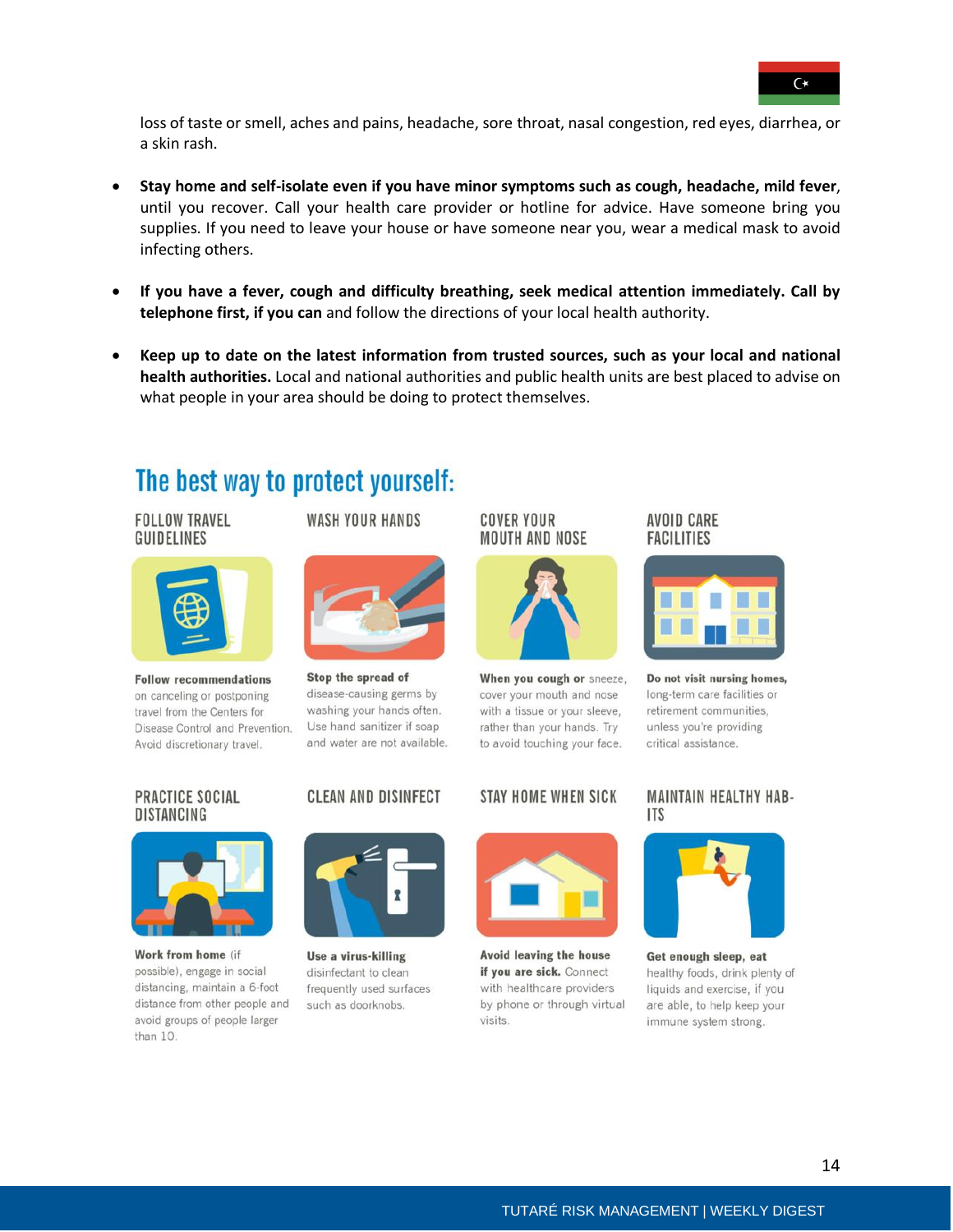

### <span id="page-15-0"></span>OUR CAPABILITIES

Tutaré Risk Management is incorporated in Juba, South Sudan, Libya and Niger to specialize in supporting international business back into the regional business sector. We deliver an up-market security service to government, humanitarian organizations, embassies, financial institutions and commercial companies and provide security risk management, transportation and 'on the ground' operational support services. Tutaré Risk Management is an established and fully licensed company with a permanent presence in Libya. Our services include:

- Pre‐deployment risk assessments
- Information Management Services (Situationnel updates)
- Country arrival and airport services
- Turnkey accommodation (compound) solutions for international clients
- Low profile executive protection vehicle teams
- Satellite & GSM tracking
- Experienced risk management consultants embedded within international companies throughout the region
- NGO security consultancy and 24/7 emergency and crisis response service
- Remote area risk management surveys
- Country wide evacuation, medical response, crisis management, planning and support
- Mixed International and Local National security teams
- In-depth country arrival briefings which include both the current political and security situation
- Hostile Environment Awareness Training (HEAT)
- Bespoke medical, driving & static guard training courses for local national staff

info@tutaregroup.com [www.tutaregroup.com](http://www.tutaregroup.com/)

*Disclaimer*

*Whilst we undertake to use all reasonable care in providing these reports to our clients, we cannot accept any liability for any losses suffered by the client, where we have exercised such reasonable care and skill. In any event, Tutaré Risk Management do not accept liability for any consequential loss or damage whatsoever however caused to or incurred by the reader of this report in acting or relying upon any information provided and contained herein.*